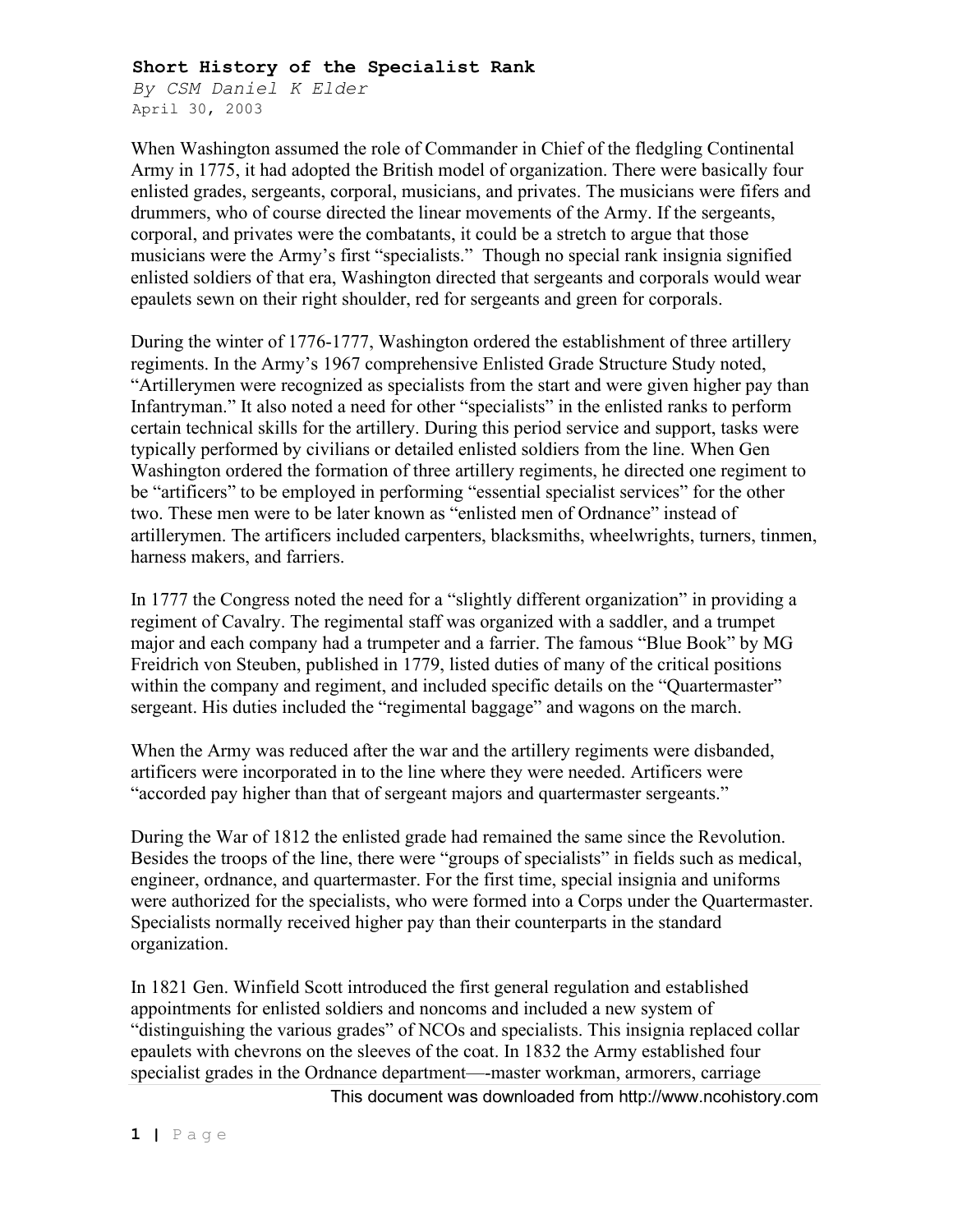## **Short History of the Specialist Rank**

*By CSM Daniel K Elder* April 30, 2003

makers, and blacksmith, and laborers. Ordnance sergeants received higher pay and were allowed special insignia.

During the Civil War, a trend developed that was to fit the various specialists into the standard rank structure while preserving the special pay and allowances required, to draw men with these specialty skills. Thus, the pay scale was inflated and by War's end in 1865, there were 29 enlisted categories, yet only eight types of insignia of grade, of which six were for NCOs of the line, the remaining two were hospital steward and pioneer.

By the time the Army entered the War with Spain in 1898, the rank structure remained as it had been in the Civil War, though the pay scales were reduced in 1871. However, it was during this period that "specialist's insignia" were added. The stripes resembled the "pointdown" chevrons of the Civil War, but included a symbol denoting the specialty, such as a bugle for musicians, a key and quill for quartermaster and a saddler's knife for the saddler sergeant.

During the early portions of the 20th Century, there was a noticeable uncontrolled proliferation of enlisted grades. By May 1908, the Army had 52 different ranks and titles and by 1916 there were 60. Of the different ranks, over 13% were specialists from the technical, administrative, scientific craftsmen, and laborer fields.

At the end of the first World War, Congress set out to improve the enlisted grade structure. In June 1920 it prescribed seven standard grades in which all enlisted men would be grouped and established a large number of specialist positions in lower grades that carried additional pay without additional rank. However, there continued to be difficulty in identifying noncommissioned officers who were leaders and those who were senior specialists. This caused concern among the combat NCOs of the infantry and other arms. Also, in some cases, privates with specialties could earn more than certain regular noncommissioned officers. This new structure remained in effect until the beginning of WWII.

As the Army expanded for WWII a need for enlisted soldiers with specialized technical skills was apparent, mostly noted in the Army Air Corps. To simply the system, technicians were picked from various grades and given chevrons marked with a "T" in addition to their stripes. A technician ranked immediately below a noncom of the same rank but ahead of a lesser noncom and technicians did not serve in a command role. The increase of technicians caused an inflation of the NCO ranks of WWII. This lasted until 1948 when the Army dropped the "T" designation and they were appointed an NCO in the same grade. To recognize combat leader NCOs from technicians, the stripes were of different colors or backgrounds. The transition caused a lopsided structure between the number of privates and NCOs. Coupled with the top-heavy force and the reduced morale of the combat NCOs, who had earned their stripes over many years, causing a perceived loss of prestige.